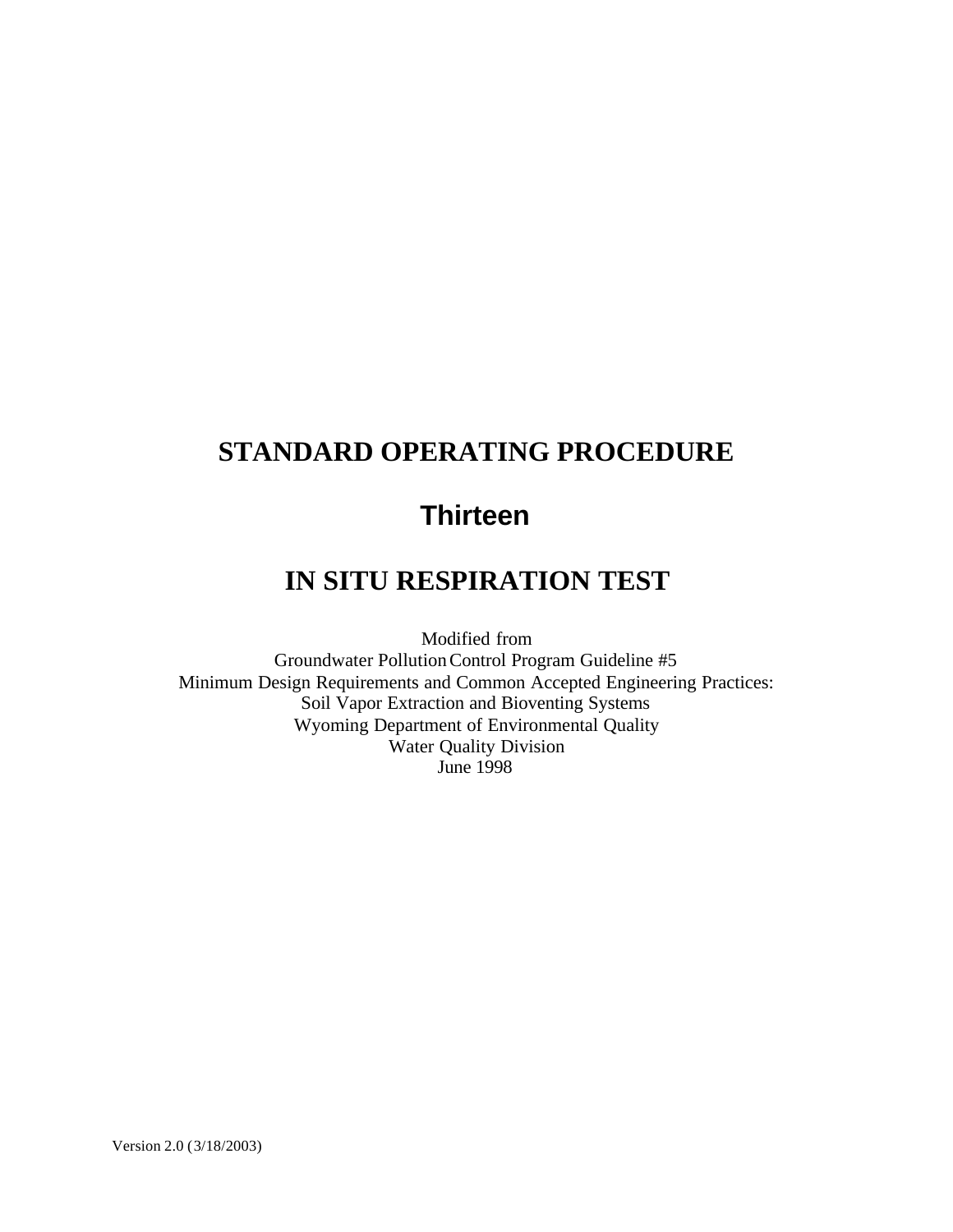### TABLE OF CONTENTS

| 2.0 IN SITU RESPIRATION TEST DESIGN RECOMMENDATIONS1   |  |
|--------------------------------------------------------|--|
|                                                        |  |
| 4.0 IN SITU RESPIRATION TEST MONITORING REQUIREMENTS 2 |  |
|                                                        |  |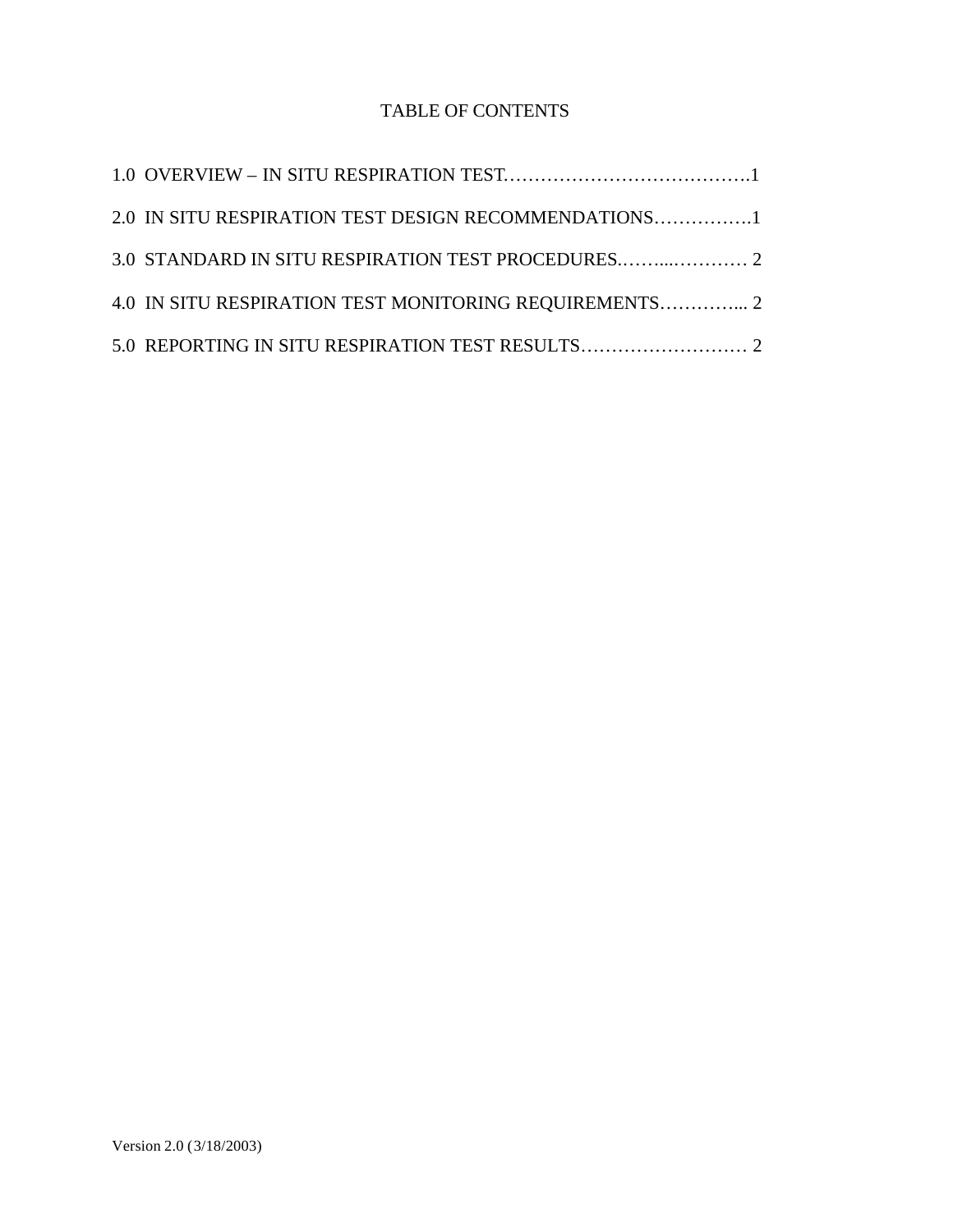#### **1.0 OVERVIEW – IN SITU RESPIRATION TEST**

In addition to the air permeability test described in SOP 12, additional tests must be conducted at sites where bioventing is to be optimized over volatilization. In situ respiration studies are needed to determine the oxygen transport capacity of the soils and to estimate the biodegradation rates under field conditions. The test involves short-term injection of air or an air/inert gas mixture into a well or monitoring probe that is screened in the contaminated soil. Carbon dioxide, oxygen, and inert tracer gas (typically helium, when used) concentrations are measured in the injection well/probe periodically for one to five days. The measurements are then compared to baseline concentrations of the gases prior to injection. Baseline measurements are taken at the injection point and at a well/probe located in uncontaminated soils. Increases in carbon dioxide and/or decreases in oxygen concentrations are indications of microbial activity in soils surrounding the injection point. Although the use of an inert tracer gas is not required, it is highly recommended since it provides baseline information on air diffusion rates and confirms that no system leaks are present.

Laboratory microbial screening tests are used to corroborate the presence of naturally occurring bacteria capable of degrading contamination present on site. These tests are generally not required since microbial activity can usually be detected during respiration tests. If the bacteria that degrades the contaminant in question is not typically found in the native soils, laboratory tests may be warranted to ascertain the feasibility of bioventing technology.

Guidelines regarding standard practices for the design and implementation of in situ respiration tests are presented below. Adherence to these guidelines should improve the overall quality of data obtained during respiration tests, although deviations may be warranted depending on site specific conditions.

#### **2.0 IN SITU RESPIRATION TEST DESIGN RECOMMENDATIONS**

Air Injection Wells/Probes: Monitoring probes are the preferred type of air injection points and are typically installed in highly contaminated soils. However, an existing monitoring well can be used if a significant portion of the screened interval is above the water table. The following standards apply:

- The injection well/probe must be located near the center of the most contaminated zone or 'hot spot' in order to ensure that oxygen levels are depleted. As a general guideline, oxygen concentrations should be less than 2%.
- The injection well/probe should not be placed in the vicinity of man-made air flow conduits, such as sewer or utility lines.
- Only wells with known construction details should be used. Older wells should be avoided.
- Well construction should insure that short-circuiting of air flow is unlikely to occur across the seal and surface grout. If the screened interval is near the land surface, short circuiting is likely to occur.

#### **3.0 STANDARD IN SITU RESPIRATION TEST PROCEDURES**

• Generally, air should be injected into the test well(s)/probe(s) over a 24 hour period at rates ranging from 1.0 cubic feet per minute (cfm) to 1.7 cfm (60 cubic feet per hour to 100 cfh). Sufficient air should be injected in order to avoid boundary effects from interfering with test results.